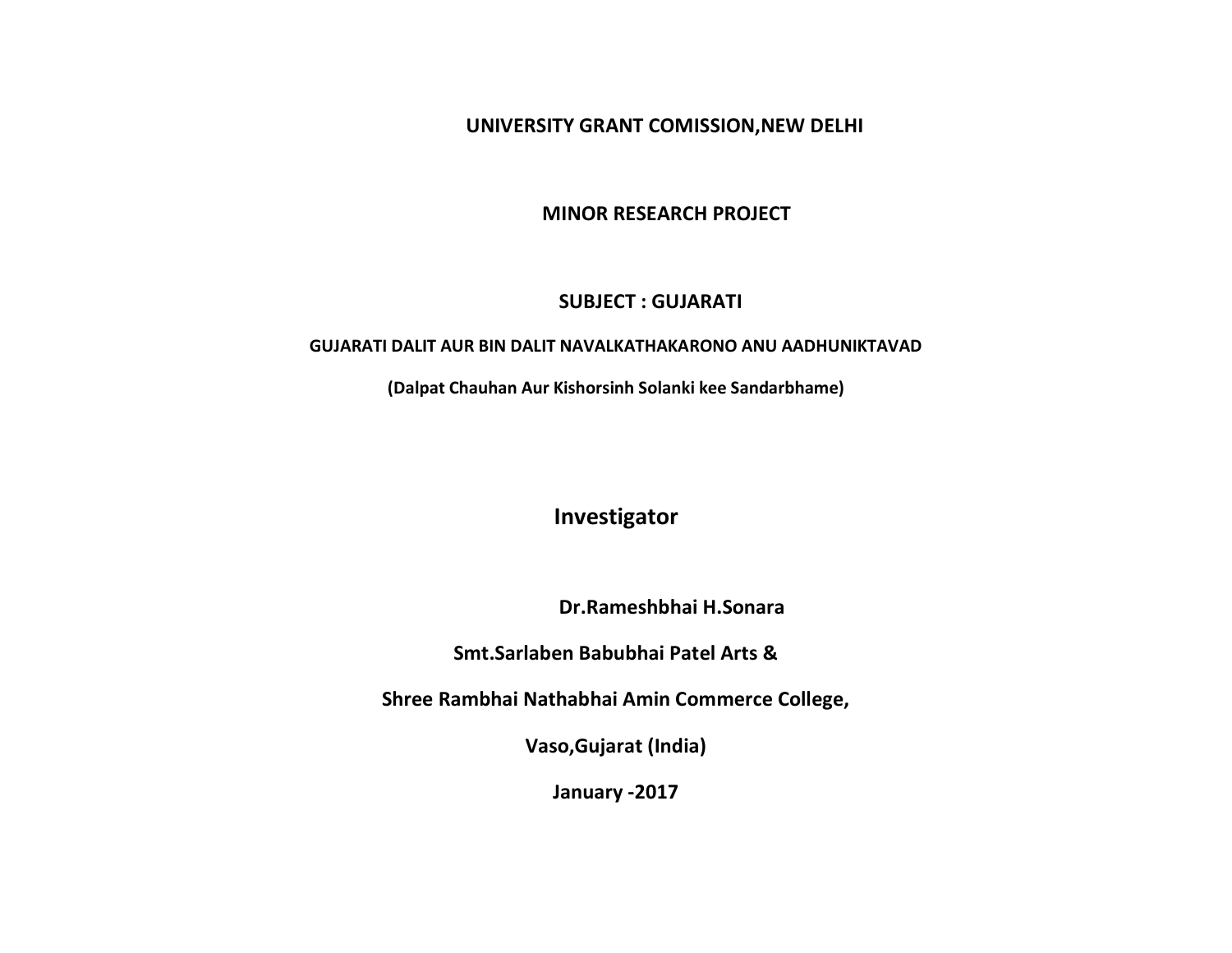# **summary**

#### **Objectives:-**

- 1. Research Work required hard work & Concentrations even if it is related to any field.
- 2. This study will fulfill expectation of society of Dalits.
- 3. Will open up new concept.
- 4. Will develop social awareness.
- 5. It will helpful to know whether writer is unbiased or not? To check whether they are bias for cystitis

### **Illusion:**

Different type of literature available time to time. It is forced since beginning of 20<sup>th</sup> Century during discussion of modern culture. Some people see modernization is a result of development & constant modern thoughts.

Anumodernization have special characteristic in references of Place& language. Dalit naval katha mint for human pain, suffering problem & feeling. Writer use " language " as main source to create real chrractaristics of lead actor. He do not describe it as artificial or fashionable trend but as unavoidable character. Dalitvad is the main honoree. Dalit litrrature is the key to promote Anu Adhuniktavad in Gujarati literature.